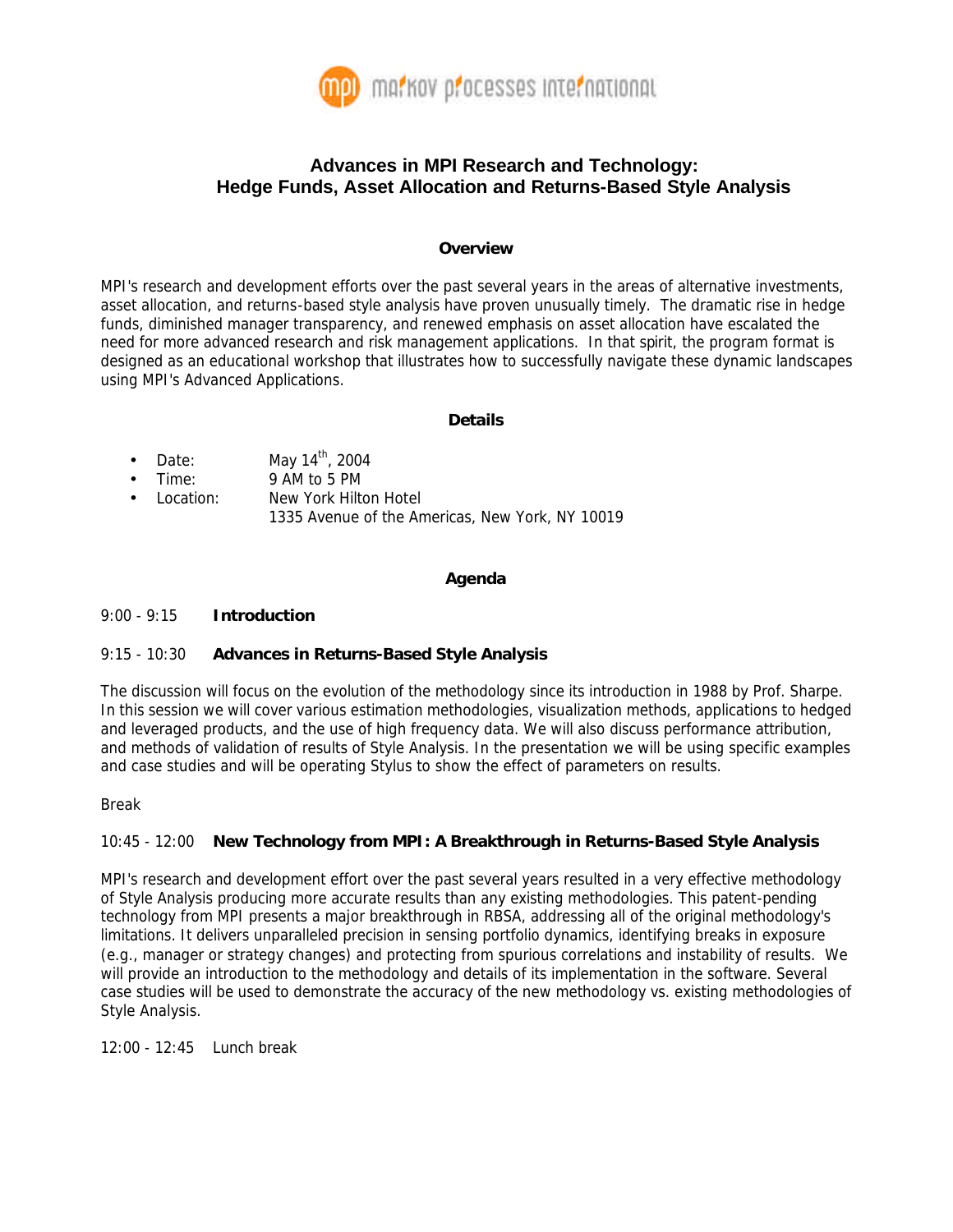

### 12:45 - 2:00 **Introducing MPI Hedge Fund Engine: A Workshop in Hedge Fund Analysis**

This session will be structured as a workshop illustrating how to successfully apply MPI's technology using well-known hedge fund stories such as Soros Quantum Fund and others as case studies. The discussion will focus on the practical use of Stylus in determining major drivers of hedge fund performance, skill assessment techniques, and fraud detection methods.

Break

### 2:15 - 3:00 **Introducing MPI Allocator: A new Asset Allocation tool from MPI**

This session will focus on the overview of features of our asset allocation module and the newest addition to the MPI Stylus Pro Suite. Allocator applies the best of MPI's analytics, visualization and reporting to the development and analysis of asset allocation policies. Its breakthrough design offers unlimited flexibility in conducting asset allocation studies and presenting their results in client-ready reports.

### 3:00 - 3:45 **Another Dimension in Manager Evaluation - Strategy Profile**

Our guest speaker, Jeff Hansen of Blue Heron Consulting, will describe their series of Strategy Performance Indicators (SPI) and how a manager's strategy profile is more predictive of future returns than similar analyses using other commonly used index families. A manager's strategy profile is the mix of typically 2 to 4 strategies that best fits their historical returns. The discussion will review how he used Stylus as the primary research tool to conduct out-of-sample tests of the strategy profiles of over 200 managers and back tested nearly 10 years of history.

Break

### 4:00 - 4:45 **What's Next: Overview of upcoming features of the Mpi Platform**

The final session of the Seminar highlights and organizes the best of Mpi's portfolio of new *research* and *reporting* technologies. An example turn-key solution is reviewed, from original conceptualization to implementation, illustrating the capabilities of the Platform while also offering a practical guide to maximize the user experience. In addition, Mpi's latest Client Servicing Group initiatives are introduced.

### 4:45 – 5:00 **Q&A and Closing Remarks**